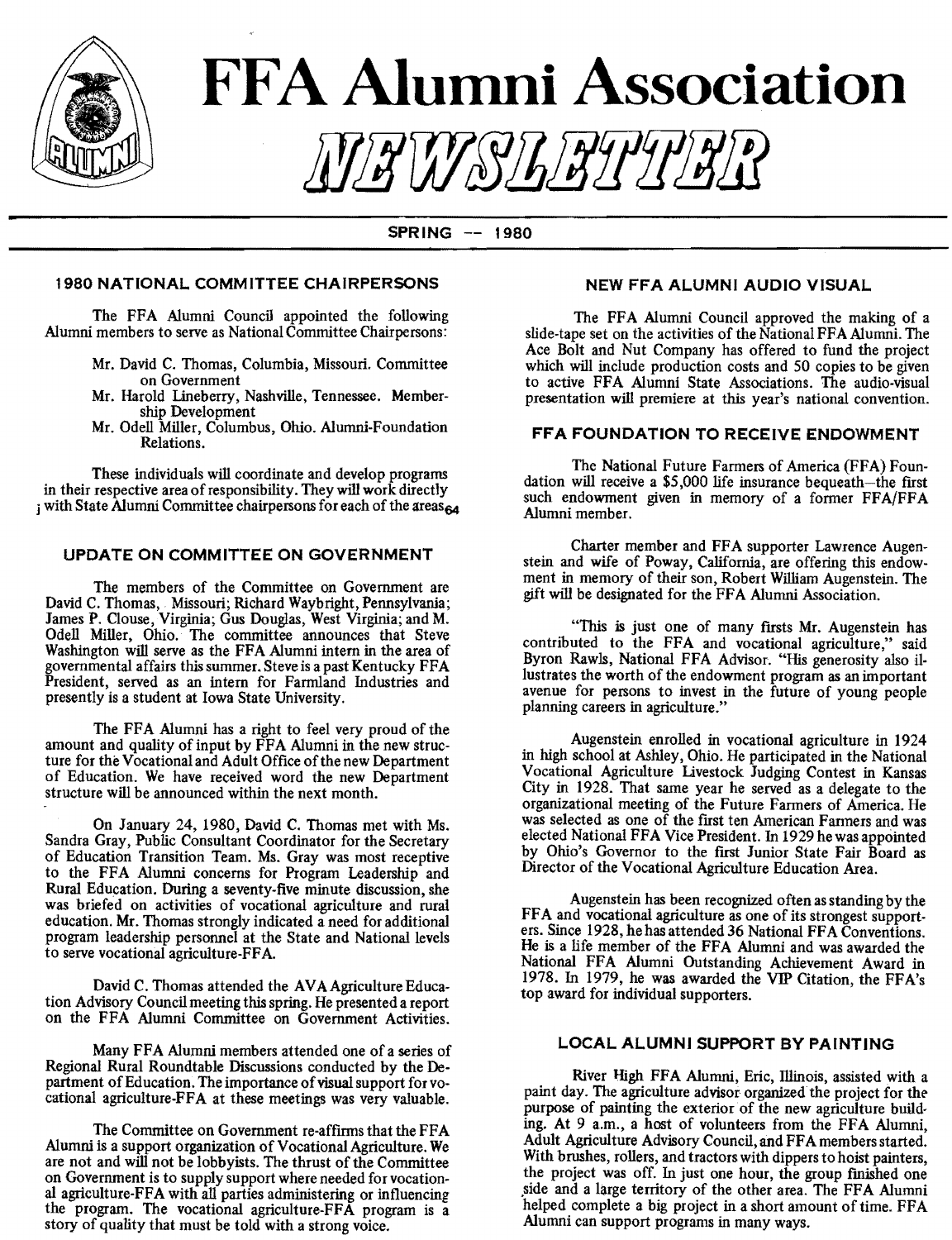#### A MESSAGE FROM THE PRESJDENT

From childhood I have heard the maxim, "Sticks and stones may break my bones, but words will never hurt me." I quickly learned that most maxims express what is, but this one is ludicrous. Words have the power to hurt or to heal, to bless or to curse, to make us popular or to be detested. They make a solid contribution toward living in a stressful world.



The caveman dealt with stress when he faced a sabre- Floyd Doering toothed tiger, the businessman

faces stress in trying to close a large contract, the teacher deals with it when he/she faces the class, the teenager deals with it when taking an important exam, the mother deals with it when her kids get sick. Stress is the wear and tear on our bodies and minds as a result of not doing anything about stressful situations.<br>Stress finds its outlet in ulcers, asthma, headaches, and a stiff neck. Golly, I'm only batting .750!!! Teaching is a stressful occupation-so is writing this article.

There are reasons we experience more stress today. We get involved in too many things. We don't pay attention to stress 'cause if we did we'd have to reorganize our lives, establish priorities, and refuse to burden ourselves with everything that came along. Most of us grew up on the farm and our lives have been geared to hard work. As David Seabury said, "Frenzied toil has long been a curse in America, though often praised as a virtue.'' We somehow feel guilty and find it difficult to relax $$ someone might call us "lazy." Yet some of us do little physical labor and we leave at the end of the day feeling totally exhausted. This, my friends, is plain old ordinary stress. As Aldous Huxley stated, "Maybe this world is another planet's hell."

So what do we do about it? For starters, let's not get involved in everything that goes on in a community. Let's learn to recognize what we want and need rather than what we should and ought to be doing. Refrain from overuse of booze (a socalled relaxer) and try jogging. Put off until tomorrow what can be "put off until tomorrow." Learn to be responsible to yourself and not to everyone else. Success can burn you out. Leave some time for the repose that is necessary if we are to see and enjoy the stars. Trouble with such advice is that it is apt to be taken by those who have already slowed down.

And now for the crux of the whole problem of stress. The most difficult and greatest factor leading to stress is change. Marriage, divorce, relocation, and death of a spouse are some of the biggest stress factors. Some we can do little about. We can avoid relocation by not changing jobs (if you are happy where you are)-and we.can slow down for better emotional and physical health. FFA Advisors and FFA members, the FFA Alumni is willing and anxious to assist you. We are interested in reducing stress wherever and whenever we can. We especially want to reduce the stress brought upon the local FFA Advisor. Will you let us help?

Are you overwhelmed? I didn't make your day! Just remember, sticks and stones may break my bones, but ..... . THINK BIG, ALUMNI.

#### **CONVENTION DATES**

Many members are planning to attend this year's National FFA Alumni and FFA Conventions in Kansas City, Missouri. The expected attendance will be over 22,000. The important dates to remember are November 12-14. The American Royal livestock Show, The National Agricultural Career Show, and the FFA judging team contests will take place in addition to the Convention activities. We invite your FFA Alumni affiliate to plan a trip to participate in the agriculture student convention in the world

#### ALUMNI WILL PROVIDE EXTRA EVENT TO SERVE ADVISORS

The FFA Advisors and other adults attending this summer's Washington Leadership Conference will have the opportunity to visit the USDA and the Vocational Bureau of the Office of Education. The FFA Alumni in cooperation with the FFA conference has arranged this educational half-day program.

#### FINAL ANNOUNCEMENT ON FFA ALUMNI TRIP TO FRANCE

The French-American Foundation in cooperation with the FFA Alumni Association announces that a group of twenty farmers and agriculture teachers from different areas of the United States (in the age range of 25-35) will have the oppor· tunity to tour France for two weeks in late July and return in early August.

Participants will be asked to contribute \$750 of the overall expense of the program. This includes all travel, lodging, and most meal expenses. Total program cost is over \$2,000 per person of which the remaining will be absorbed by the French-American Foundation through its own corporate, foundation, and private supporters.

For applications, information, and detailed itinerary, write or call the National FFA Alumni Office or The French-American Foundation, 680 Park Avenue, New York, NY 10021, or phone (212) 734-7344. The final date for postmark of applications will be May 15, 1980.

#### DID YOU KNOW?

The 1979 FFA Alumni membership reached 16,000.

The 1980 FFA Alumni membership is expected to reach 18,000.

That 489 persons have become life members in the past year.

The FFA Alumni has become strong support for vo-ag-FFA.

#### YOU CAN WIN

All FFA Alumni members are encouraged to win the Legion of Merit Award this year. To qualify for this special Citation, all you need to do is enroll ten or more *NEW* FFA Alumni members, or five Life Members this year, or five 1980 FFA Executive Sponsors. You must send their names and yours along with the official application to the National FFA Alumni Office. Applications are available from the FFA Alumni Office or any State FFA Office.

After all, it's your leadership, your personal effort, and your initiative that counts. Help foster the growth of the FFA Alumni Association and demonstrate your faith by qualifying for your special Legion of Merit Citation this year. The Awards are presented during the national meeting in November.

#### 1980 NATIONAL FFA ALUMNI COUNCIL

| Floyd Doering, Pres. Eldon E. Witt       |                       | Phillip Alampi              |
|------------------------------------------|-----------------------|-----------------------------|
| State Dept Public Instr State FFA Ex Sec |                       | R. R. 1, Box 59             |
| 126 Langdon Street Box 466               |                       | Pennington, NJ 08534        |
| Madison, WI 53702                        | Roanoke, IL 61561     |                             |
|                                          |                       | Doug Rinker, FFA Prs        |
| Phyllis Sokolosky, VP                    | Mark Sanborn          | Route 2, Box 44             |
| Box 8                                    | Past Nat'l FFA Pres   | Winchester, VA 22601        |
| Owasso, OK 74055                         | 1905 Rt. 322          |                             |
|                                          |                       |                             |
|                                          | East Orwell. OH 44034 | Arthur Kurtz                |
| Odell Miller, Past Pres                  |                       | 126 Langdon Street          |
| Ohio State Univ                          | Lavton G. Peters      | Madison, WI 53713           |
| 2120 Fyffe Road                          | 605 North Highland    |                             |
| Columbus, OH 43210                       | New Ulm, MN 56073     | <b>Byron Rawls</b>          |
|                                          |                       | <b>National FFA Advisor</b> |
| Harold D. Lineberry                      | Robert H. Holloway    | P. O. Box 15160             |
| 1015 Percy Warner                        | Rt. 1, Box 141        | Alexandria, VA 22309        |
| Nashville, TN 37205                      | Medical Lake, WA      |                             |
|                                          |                       |                             |
|                                          | 99022                 | Robert W. Cox               |
| Dr. O. S. Gilbertson                     |                       | P. O. Box 15160             |
| 302 Agric Hall                           |                       | Alexandria, VA22309         |
| E Campus Univ Neb                        |                       |                             |
| Lincoln, NE 68583                        |                       |                             |
|                                          |                       |                             |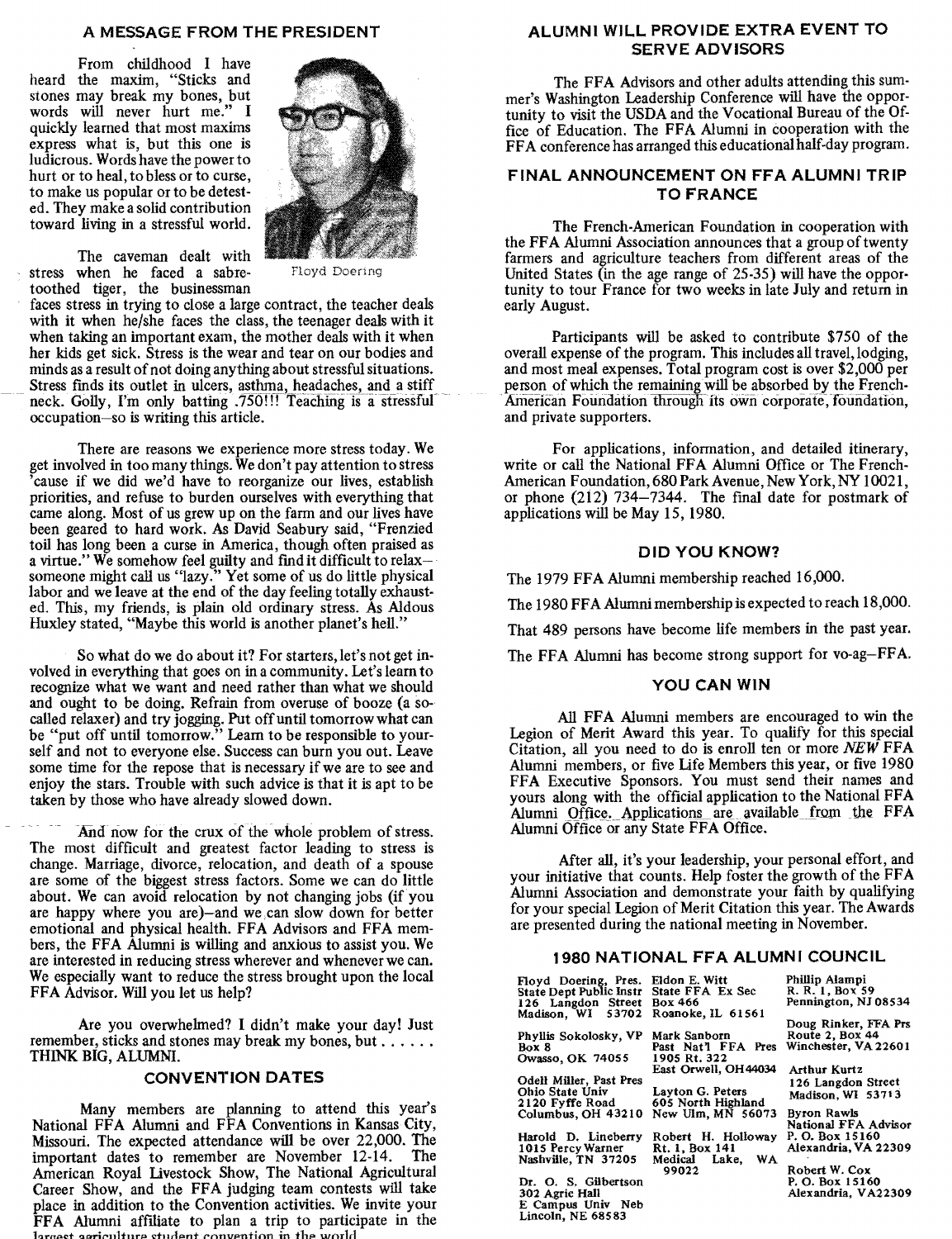One of the keys to FFA success has been its incentive award programs. Providing funds for these incentive awards is the major purpose of the FFA Foundation, Inc. You are invited to join a growing group of dedicated individuals who, in their own names, annually make a personal gift of \$100 or more in the FFA Foundation. By doing so, you will become an *Executive Sponsor.* 



Over 1,000 individuals, businesses and industries invest annually in FFA through the FFA Foundation. We invite you to join with them in promoting leadership qualities in young people. Contributions to the Foundation are tax deductible. In appreciation of your gift, the FFA Foundation will send each Executive Sponsor a simple but attractive plaque.

## EXECUTIVE SPONSORS

The FFA Alumni salutes the 1980 Executive Sponsors. The following have contributed \$100 as an investment toward the vocational agriculture-FFA program. The Executive Sponsor funds directly support the prestigious Star Greenhand, Star Farmer, and Star Agribusinessman Award Programs<br>and the FFA Alumni Association. Your \$100 investment is a personal commitment t

Phillip Alampi Pennington, New Jersey Harold H. Howard<br>William P. Ambrogi Philadelphia, Pennsylvania Wentworth Hubbard Robert L. Glidden Kewanee, Illinois<br>Steve Gobeli Monroe, Wisconsin F. Leon Herron Jr Marysville, Ohio Al Parker W. Alan Hick Albany, Oregon W. Donald Patten Warren Higgins Wauwatosa, Wisconsin

**NAM** 

Philadelphia, Pennsylvania Wentworth **Philadelphia, Pennsylvania Wentworth** M/M Eldon R. Aupperle Toulon, Illinois Dee James Richard J. Babcock **Naples, Florida William J. Jens**<br>J. Roger Barber **Niddleburgh, New York J. W. Keifer Jr.** J. Roger Barber Middleburgh, New York J. W. Keifer Jr William E. Barksdale Memphis, Tennessee A. F. Kemnitz Boyd C. Bartlett Moline, Illinois William T. Kemper<br>Olivia Bennett Alma, Georgia James L. Ketelsen<br>James T. Benzmiller Stevens Point, Wisconsin Ivan H. Kindschi Olivia Bennett Alma, Georgia James L. Ketelsen James T. Benzmiller Stevens Point, Wisconsin Ivan H. Kindschi Richard E. Bonewitz Indianapolis, Indiana David D. Koentopf O. H. (Dick) Bowden Atlanta, Georgia A. H. Krebs J. L. Branch Tifton, Georgia James H. Lake Glenn W. Burkholder Brookfield, Missouri Stanley F. Lancaster Fontana, Wisconsin M/M Clark Lelle<br>Ashland, Illinois Harold D. Lineberry Stephen G. Burritt Fontana, Wisconsin M/M Clark Lelle<br>William S. (Sid) Campbell Ashland, Illinois Harold D. Lineberr<br>George W. Catts Leawood, Kansas Kenneth Lizmeyer Floyd J. Doering Madison, Wisconsin R. M. Lounsberry<br>Senator Bob Dole Washington, D. C. Loyal FFA Alumni<br>Clifford Duffeck Lena, Wisconsin Robert D. Lund Clifford Duffeck Lena, Wisconsin Robert D. Lund<br>
H. L. Esterbrooks Gainesville, Georgia Paul J. McCormick Robert W. Giertz **Bettendorf, Iowa John A. Morgan**<br>Robert L. Glidden **B. Kewanee, Illinois** Howard Morrison Steve GobeO Monroe, Wisconsin Edward S. Murakami R. N. Goddard Syracuse, New York Fred D. Nelson<br>John R. Hagie Clarion, Iowa Owen J. Newlin Harold J. Heinold Kouts, Indiana Prime F. Osborn Ill

Kansas City, Missouri Byron F. Rawl:<br>Normal, Illinois Victor A. Rice Chicago, Illinois John A. Stex<br>South Wayne, Wisconsin E. V. Steven<br>Nashville, Tennessee Ken Storzer Eugene R. Dahl Fargo, North Dakota Donald J. Loomans Mondovi, Wisconsin Albert H. Terpstra<br>
Floyd J. Doering Madison, Wisconsin R. M. Lounsberry Des Moines, Iowa Marvin O. Thompson<br>
Senator Bob Dole Washington, D. C. Loyal Gilbert, Arizona Lakeland, Georgia Lyle E. Yost<br>Donald H. Zarley

Raytown, Missouri D. A. Phillipson Kalamazoo, Michigan<br>Ie, New Hampshire George Pliszka Houston, Texas Walpole, New Hampshire George Pliszka Houston, Texas<br>Clay Center, Kansas Watson Powell Jr. Des Moines, Iowa Clay Center, Kansas Watson Powell Jr. Des Moines, Iowa<br>Vie Burlington, Elensis Ben J. Rainbolt Burlington, Colorado Shawnee Mission, Kansas Ben J. Rainbolt Burlington, Colorado<br>Kansas City, Missouri Byron F. Rawls Fairfax, Virginia Victor A. Rice Toronto, Ontario, Canada<br>Charles H. Riley Syracuse, New York Kansas City, Missouri Charles H. Riley Syracuse, New York<br>Houston, Texas Charles C. Roberts DeKalb, Illinois Houston, Texas Charles c. Roberts DeKalb, Illinois Madison, Wisconsin· Fred W. Rohnert Hollister, California H. Gordon Bethards Chicago, Illinois M/M Phil Kingston Washington, Kansas Gerald B. Rowan Kansas City, Missouri Joseph R. Bixby Kansas City, Missouri Lincoln V. Knutson Westby, Wisconsin Paul Sargent McPherson, Kansas Washington, Kansas Gerald B. Rowan<br>
Westby, Wisconsin Paul Sargent<br>
Moorhead, Minnesota Irvin Sather New Richmond, Wisconsin<br>
Blacksburg, Virginia David C. Scott River Hills, Wisconsin<br>
River Hills, Wisconsin Blacksburg, Virginia David C. Scott River Hills, Wisconsin<br>Indianapolis, Indiana Bernard L. Staller Middleton, Wisconsin Bernard L. Staller Middleton, Wisconsin<br>John A. Stearns Pacific Palisades, California John A. Stearns Pacific Palisades, California<br>E. V. Stevenson Bloomington, Illinois hville, Tennessee Ken Storzer Green Bay, Wisconsin<br>Lena, Wisconsin Arthur L. Sturm Manawa, Wisconsin George W. Catts Leawood, Kansas Kenneth Lizmeyer Lena, Wisconsin Arthur L. Sturm Manawa, Wisconsin A. B. Cordes Madison, Wisconsin Fredric R. Lloyd Indianapolis, Indiana Jesse F. Taggart Des Moines, Iowa Floyd J. Doering Madison, Wisconsin R. M. Lounsberry Des Moines, Iowa Marvin O. Thompson River Falls, Wisconsin<br>Senator Bob Dole Washington, D. C. Loyal F Loyal, Wisconsin James L. Tolley Bloomfield Hills, Michigan<br>Bloomfield Hills, Michigan Wilbur L. Townsend Auburn, New York<br>Bliss, New York E. W. Ukkelberg Palm Desert, California H. L. Esterbrooks Gainesville, Georgia Paul J. McCormick Bliss, New York E. W. Ukkelberg Palm Desert, California<br>Glenn E. Edick Cazenovia, New York A. Malcolm McVie Zionsville, Indiana George E. Verzagt Glenn E. Edick Cazenovia, New York A. Malcolm McVie Zionsville, Indiana George E. Verzagt Alexandria, Virginia Homer E. Edwards Hinsdale, Illinois James c. Mainwood Racine, Wisconsin Harriet Verzagt Alexandria, Virginia Robert W. Engle Celina, Ohio M/M Dick Meske South Wayne, Wisconsin Victor V. Voigt Reedsville, Wisconsin Roderick W. Fletcher St. Joseph, Missouri Lynn Miller Raymond, Ohio E. A. Wall McPherson, Kansas W. A. Fredericks Construction Des Moines, Iowa Odell Miller Raymond, Ohio Lu Archilles Wall Hesston, Kansas<br>Thomas W. Freeze Fort Dodge, Iowa Charles B. Mills Fort Lauderdale, Florida John B. Wall McPherson, Kansas<br>Eugene Thomas W. Freeze Fort Dodge, Iowa Charles B. Mills Fort Lauderdale, Florida John B. Wall McPherson, Kansas Eugene V. Friedrich Tulsa, Oklahoma A. Lester Mims Raleigh, North Carolina Ted D. Ward Lincoln, Nebraska Don E. Funk Kentland, Indiana Myron F. Mommsen Rice Lake, Wisconsin Mary George Jordan Waite Centre, Alabama<br>Robert W. Giertz **Reading Contain Bettendorf, Iowa John A.** Morgan Kansas City, Missouri Ben H. Warren Chicago, I Kansas City, Missouri Ben H. Warren Chicago, Illinois Jan Westmoreland Hastings-on-Hudson, New York<br>Samuel W. White Jr. Tryon. North Carolina Morterey Park, California Jan Westmoreland Hastings-on-Hudson, New York<br>Viroqua, Wisconsin Samuel W. White Jr. Tryon, North Carolina<br>Des Moines, Iowa James E. Wilkerson Adairville, Kentucky<br>Jacksonville, Florida Eldon E. W John R. Hagie Clarion, Iowa Owen J. Newlin Des Moines, Iowa James E. Wilkerson Adairville, Kentucky Jacksonville, Florida Eldon E. Witt Roanoke, Illinois Houston, Texas Dale E. Wolf Wilmington, Delaware Des Moines, Iowa

|              | <b>FFA Executive Sponsor Program</b> |  |  |  |
|--------------|--------------------------------------|--|--|--|
| PLEASE PRINT | <b>ADDRESS</b>                       |  |  |  |
|              | STATE<br>7IP                         |  |  |  |

| $\Box$ Enclosed is my check of \$100 or more for the Executive Sponsor Program.<br>OR<br>VISA account. | All contributions are<br>tax deductible. |
|--------------------------------------------------------------------------------------------------------|------------------------------------------|
|                                                                                                        | Expir. Date                              |
| Signature                                                                                              |                                          |

 $\Box$  A plaque will be sent as a token of our thanks. Please check this box if you prefer NOT to receive the plaque.

Mail to: Bernie Staller, FFA Foundation, Inc., P.O. Box 5117, 310 North Midvale Boulevard, Madison, WI 53705.